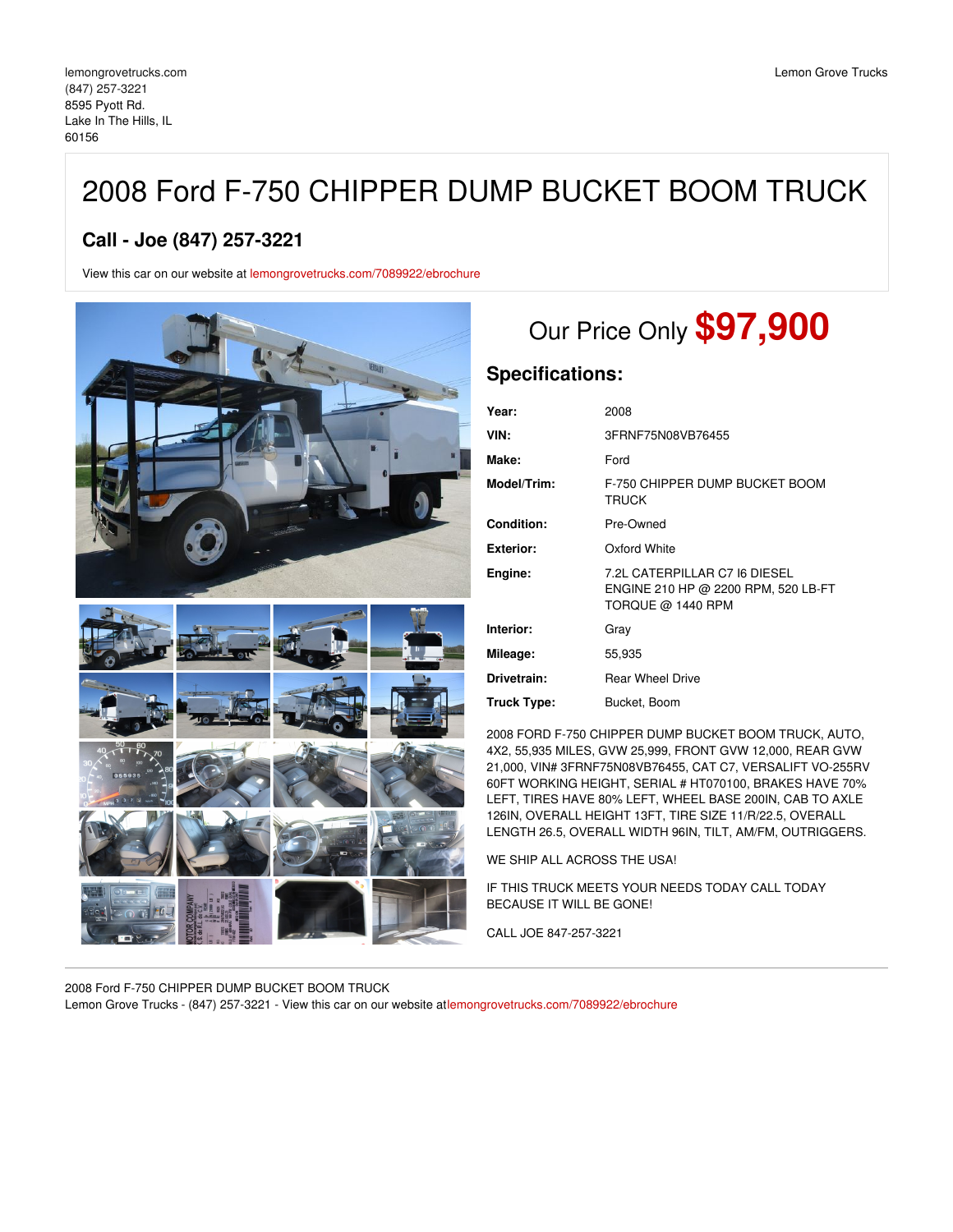

#### 2008 Ford F-750 CHIPPER DUMP BUCKET BOOM TRUCK

Lemon Grove Trucks - (847) 257-3221 - View this car on our website at[lemongrovetrucks.com/7089922/ebrochure](https://lemongrovetrucks.com/vehicle/7089922/2008-ford-f-750-chipper-dump-bucket-boom-truck-lake-in-the-hills-il-60156/7089922/ebrochure)

# **Installed Options**

#### **Interior**

- Aux pwr point- Black Maslite-type full floor covering
- Black two-spoke 17.5" PVC steering wheel- Cigar lighter & ash tray
- Color-coordinated door trim w/hard arm rest, grab handle & reflector
- Color-coordinated instrument panel- Color-coordinated molded cloth headliner
- Color-coordinated scuff plates- Cruise control- Cup holder- Door activated dome lamp
- Dual cloth covered sunvisors w/passenger mirror
- G-Grain vinyl 40/0/70 high-back driver captain chair w/integral headrest-inc: folding & reclining back, arm rests
- G-Grain vinyl 40/0/70 high-back passenger captain chair w/integral headrest -inc: folding & reclining back
- Instrumentation-inc: speedometer, trip meter, volt meter, oil pressure, coolant temp, fuel gauge, tachometer, indicator lights
- Interior A-pillar mounted grab handle
- Manual air conditioning-inc: integral heater & defroster
- Multifunction self canceling turn signal switch- RH & LH color-coordinated coat hooks
- Tilt steering column

#### **Exterior**

- (2) tail lights w/integral stop, turn, backup & license plate
- 5-roof marker & clearance lights- Chrome grille-inc: chrome headlight bezels
- Conventional steel Ford cab
- Dual stainless steel west coast style 7.5" x 16.5" side-view mirrors
- Exterior B-pillar mounted assist handle- Fixed rear window
- Frame mounted tilting hood & front fender assembly w/torsion assist-inc: integral noise, inner splash shields & flash guards
- Full width chrome plated steel front bumper (0.1875" thick)
- Laminated windshield w/solar tint on all windows
- Rectangular halogen sealed beam headlights-inc: front side marker lights w/reflectors
- Two-speed intermittent windshield wipers w/washers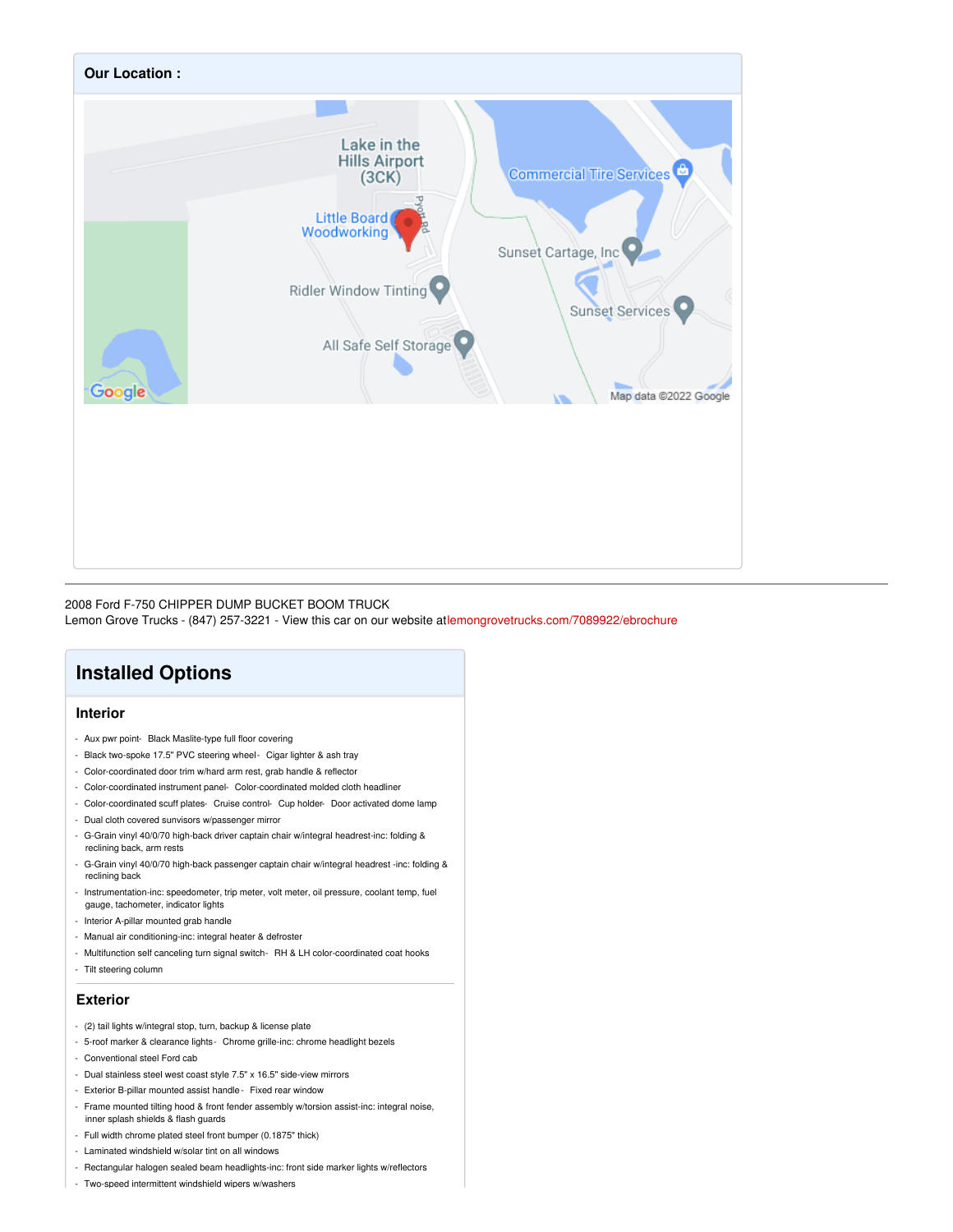#### **Safety**

- Aux pwr point- Black Maslite-type full floor covering
- Black two-spoke 17.5" PVC steering wheel- Cigar lighter & ash tray
- Color-coordinated door trim w/hard arm rest, grab handle & reflecto
- Color-coordinated instrument panel- Color-coordinated molded cloth headliner
- Color-coordinated scuff plates- Cruise control- Cup holder- Door activated dome lamp
- Dual cloth covered sunvisors w/passenger mirror
- G-Grain vinyl 40/0/70 high-back driver captain chair w/integral headrest-inc: folding &
- reclining back, arm rests - G-Grain vinyl 40/0/70 high-back passenger captain chair w/integral headrest -inc: folding & reclining back
- Instrumentation-inc: speedometer, trip meter, volt meter, oil pressure, coolant temp, fuel gauge, tachometer, indicator lights
- Interior A-pillar mounted grab handle
- Manual air conditioning-inc: integral heater & defroster
- Multifunction self canceling turn signal switch- RH & LH color-coordinated coat hooks
- Tilt steering column

#### **Mechanical**

- 10000lb (I-100SG) I-beam front axle-inc: Ross TAS-66 pwr steering
- 10000lb parabolic taper-leaf front springs-inc: double acting shock absorbers
- 11R22.5H (16PR) AH12 Hankook radial front tires
- 11R22.5H (16PR) DL01 Hankook radial rear tires- 12-volt Delco Remy 29T starting motor
- 12-volt, 130-amp Leece-Neville brush-type alternator
- 15.14 sm, 80000 psi straight C channel high strength low alloy steel frame
- 21000lb Spicer 21060S single reduction single-speed rear axle w/190 wheel ends
- 22.5 x 7.5 10-hole hub piloted steel disc front & rear wheels painted white w/(5) hand holes
- 23500lb vari-rate multi-leaf rear springs-inc: 4500lb aux rubber springs
- 6.7L Cummins ISB 200 I6 diesel engine 717 sq in cross-flow aluminum radiator
- Allison 2500RDS wide ratio 5-speed automatic transmission w/OD & 4th generation controls
- Body builder wiring at back of cab at frame
- Borg Warner SA75 viscous screw-on type fan clutch cooler
- DDSA type rear axle mounted 12" x 3" parking brake w/Orscheln control
- Donaldson single element air cleaner-inc: restriction indicator
- Dual 625 CCA 12-volt Motorcraft batteries RH under cab step
- Fleetguard FS19557 fuel & water separator w/electric type heater & primer pump
- Front Stemco wheel seals- Gold Eagle cold weather anti-gel diesel fuel additive
- RH frame mounted single horizontal aftertreatment device w/horizontal tail pipe
- Rear Stemco wheel seals- Rear wheel drive- SAE blade type fuses
- Spicer SPL90 driveshaft

## **Option Packages**

#### **Factory Installed Packages**

\$2,817 - 7.2L CATERPILLAR C7 I6 DIESEL ENGINE 210 HP @ 2200 RPM, 520 LB-FT TORQUE @ 1440 RPM -inc: 2500 RPM governed speed, 210 peak HP (max), electronic controls, Delco-Remy America Inc. 41MT type 400 starter, Borg Warner SA85 viscous screw fan clutch, Donaldson air cleaner, Racor fuel & water separator w/sight glass

\$2,817 Option Packages Total

-